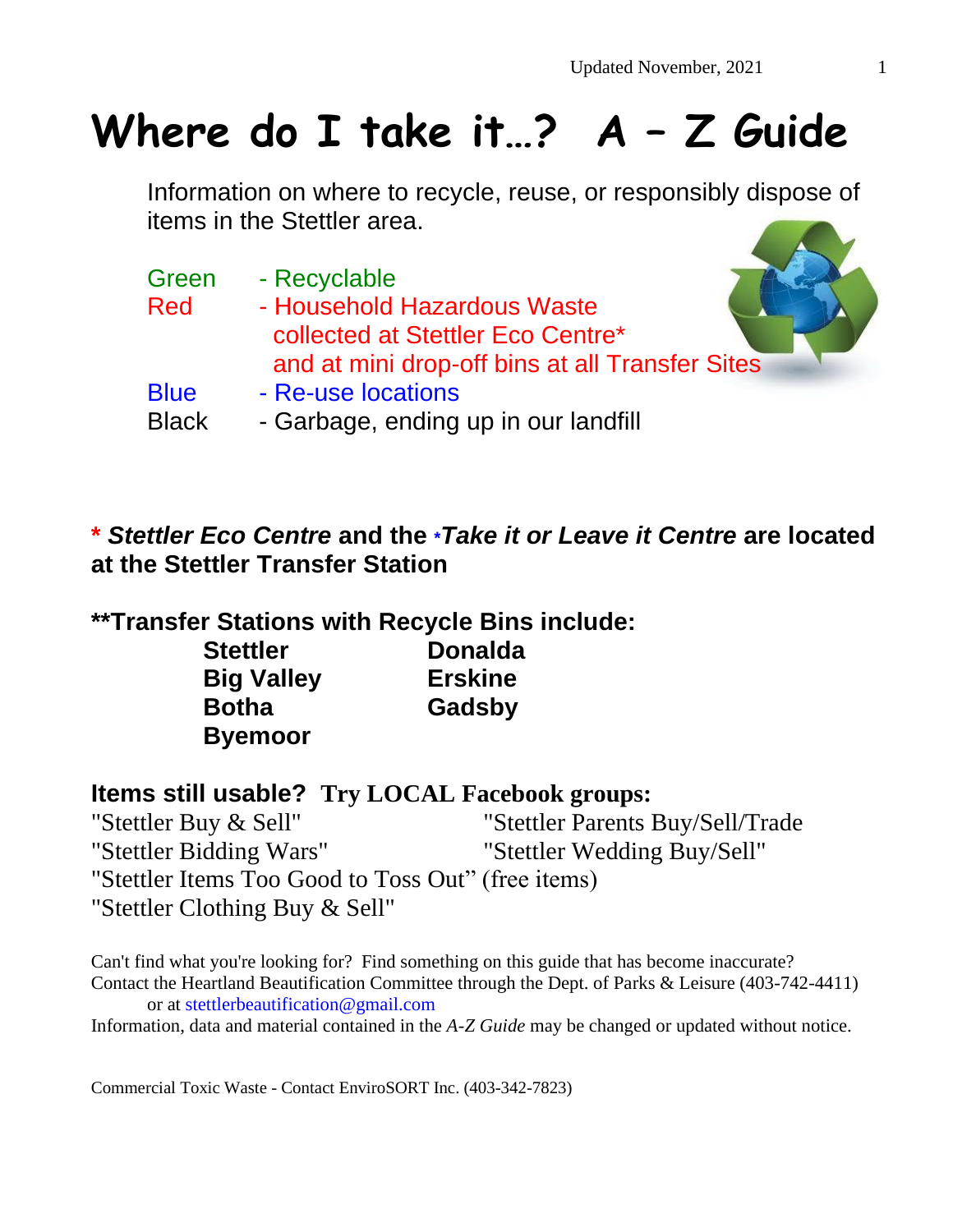# A

- 
- 
- 
- 
- 
- 
- 
- 
- 
- air fresheners (hanging) garbage
- 
- 
- 
- (pie plates, etc.)
- aluminum foil **compare** garbage
- 
- 
- 
- 
- 
- 
- appliances (fridges, stoves,
- appliances (small- toasters, etc.)
	-
	-
- 
- ashes, cooled (from a wood
- 
- 
- 
- 
- 

# B

- 
- 
- bake ware (reusable metal muffin tins, cookie sheets etc) - Superfluity
- 
- bale netting example a garbage
- 
- 
- 
- 
- abrasive cleaners Stettler Eco Centre\*, mini drop-off bins at all Transfer Sites
- acetone  **Stettler Eco Centre\*, mini drop-off bins at all Transfer Sites**
- action figure (electronic) all Transfer stations' electronics recycling section
- adhesives (for carpet, tile) Stettler Eco Centre\*, mini drop-off bins at all Transfer Sites
- aerosol sprays and paints Stettler Eco Centre\*, mini drop-off bins at all Transfer Sites
- air compressor (residential only) all Transfer stations' electronics recycling section
- air conditioners **a all Transfer Stations' electronics recycling section**
- air filters  **garbage**
- air fresheners (aerosol) Stettler Eco Centre\*, mini drop-off bins at all Transfer Sites
	-
- air tools **all Transfer stations' electronics recycling section**
- all-purpose cleaners Stettler Eco Centre\*, mini drop-off bins at all Transfer Sites
- aluminum cans (lids trapped inside) Stettler curbside green box; Transfer Stations with Recycle Bins\*\*
- aluminum containers rinsed Stettler curbside green box; Transfer Stations with Recycle Bins\*\*
	-
- ammonia (in container) Stettler Eco Centre\*, mini drop-off bins at all Transfer Sites
- ammunition **COND** contact RCMP
- amplifier  $\blacksquare$  all Transfer stations' electronics recycling section
- animal remains, including pets Regional Landfill; on own property (buried 5 ft deep in Towns)
	- Contact local Veterinarians for cremation services.
- answering machines all Transfer Stations' electronics recycling section
- ant/wasp spray  **Stettler Eco Centre**\*, mini drop-off bins at all Transfer Sites
	- dishwashers, washer/dryer) Take it or Leave it Centre at Stettler Transfer Site: all Transfer Stations' metal pile
	- (if work)  **Superfluity**; IODE Rummage Sale
	- (if don't work) all Transfer Stations' metal pile
- Armor All liquids (in container) Stettler Eco Centre\*, mini drop-off bins at all Transfer Sites
	- burning fire) all Transfer Stations burn piles, except Botha
- asphalt **Internal Contact Town of Stettler office for recycling at Town concrete pile**
- auto body filler  $\blacksquare$  Stettler Eco Centre\*, mini drop-off bins at all Transfer Sites
- auto parts  **take to a scrap metal dealer**
- automobiles **come take to a scrap metal dealer**
- baby bottle liners Superfluity (unused), Stettler curbside green box; Transfer Stations with Recycle Bins\*\* (used and rinsed)
- baby items (for re-use) Superfluity; Facebook group: "Stettler Parents Buy/Sell/Trade"
	-
	- (not reusable) all Transfer Stations' metal piles
		-
- bale wrap (plastic)  $\blacksquare$  all Transfer Stations' recycle bins (wrap must be reasonably clean and wrapped tightly)
- ballasts (from lights) all Transfer stations' electronics section
- balloons  **Stettler curbside green box**; Transfer Stations with Recycle Bins\*\*
- barbecue  **Take it or Leave it Centre\*** (if works); all Transfer Stations' metal pile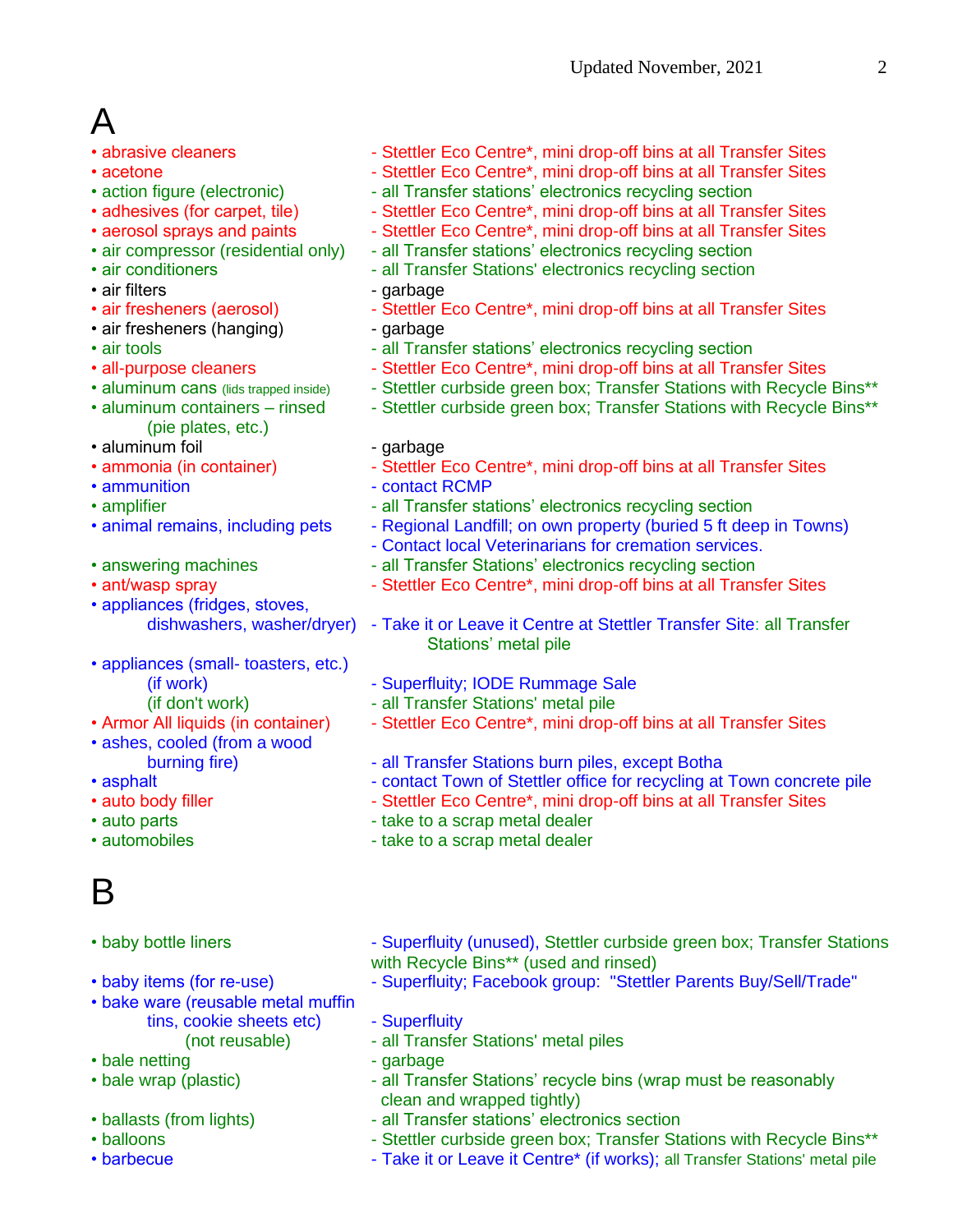- 
- 
- 
- 
- 
- 
- 
- birth control and contraceptive any pharmacy products
- 
- 
- 
- 

- 
- 
- Bounce sheets garbage
- 
- 
- 
- 
- (inside one bag)
- 
- briquettes (charcoal) garbage
- broken glass (wrapped in paper) garbage
- 
- 

# C

- 
- 
- 
- 
- 
- 
- 
- carbon paper qarbage
- 
- 
- 
- 
- cassette tapes garbage
- cat food bags example bagge of the garbage of the garbage of the garbage of the garbage of the garbage of the garbage of the garbage of the garbage of the garbage of the garbage of the garbage of the garbage of the garba
- barbecue starters Stettler Eco Centre\*, mini drop-off bins at all Transfer Sites
- barbed wire **come only** all Transfer stations' metal pile, rolled wire only
- bathtubs (metal) Take it or Leave it Centre\*; all Transfer stations' metal pile
- bathtubs (porcelain, fiberglass) Take it or Leave it Centre<sup>\*</sup>; garbage
- batteries (all types except vehicle) Stettler Eco Centre, all Transfer Stations, (positive end taped) Sobeys, No Frills, Home Hardware, Stettler Public Library, All Stettler Schools, Byemoor School
- batteries (vehicle)  $-$  all transfer stations; Regional Landfill
- bedding extensive propertivity; IODE Rummage Sale
	- Diabetes Canada bins at all transfer sites
	-
- blankets Superfluity; IODE Rummage Sale
	- Diabetes Canada bins at all transfer sites
- bleach (in container) Stettler Eco Centre\*, mini drop-off bins at all Transfer Sites
- blinds  **Superfluity**; (if good condition); Take it or Leave it Centre\*; garbage
- books (reusable) Stettler Public Library (publication date less than 3 yrs old)
	- Superfluity
	- IODE Rummage Sale
	- (not reusable) Stettler curbside green box; Transfer Stations with Recycle Bins\*\*
- book shelves Superfluity; Take it or Leave it Centre\*;
- bottle caps (plastic or metal) Stettler curbside green box; Transfer Stations with Recycle Bins\*\*
- bows and ribbons if good condition, Superfluity, most florists; otherwise garbage
- box board (cereal, cracker) Stettler curbside green box; Transfer Stations with Recycle Bins\*\*
- branches  **all Transfer Stations**
- brass polish  **Stettler Eco Centre\*, mini drop-off bins at all Transfer Sites**
- bread bags, clean  $\blacksquare$  Stettler curbside green box; Transfer Stations with Recycle Bins\*\*
- bricks Take it or Leave it Centre\* (if significant quantities); garbage
	-
	-
- bubble wrap (bagged) Stettler Public Library for crafts; Stettler curbside green box; all Transfer Stations with Recycle Bins\*\*
- butane refills  $\blacksquare$  Stettler Eco Centre\*, mini drop-off bins at all Transfer Sites
- camcorders  $\bullet$  all Transfer stations electronics section
- camera (digital)  $\blacksquare$  all Transfer stations' electronics recycling section
- camping fuel (in container) Stettler Eco Centre\*, mini drop-off bins at all Transfer Sites
- candles & holders Superfluity; IODE Rummage Sale
- car (lead acid) batteries all transfer stations; Regional Landfill; merchants selling batteries
- car seats (child, expired date) [http://www.re-matt.com/carseat-recycling;](http://www.re-matt.com/carseat-recycling) [sales@re-matt.com](mailto:sales@re-matt.com)
- car waxes/polishes (solvent/water) Stettler Eco Centre\*, mini drop-off bins at all Transfer Sites
- carbon tetrachloride Stettler Eco Centre\*, mini drop-off bins at all Transfer Sites
- cardboard, flattened Stettler curbside green box; Transfer Stations with Recycle Bins\*\*
- carpet garbage
- carpet cleaners Stettler Eco Centre\*, mini drop-off bins at all Transfer Sites
	-
	-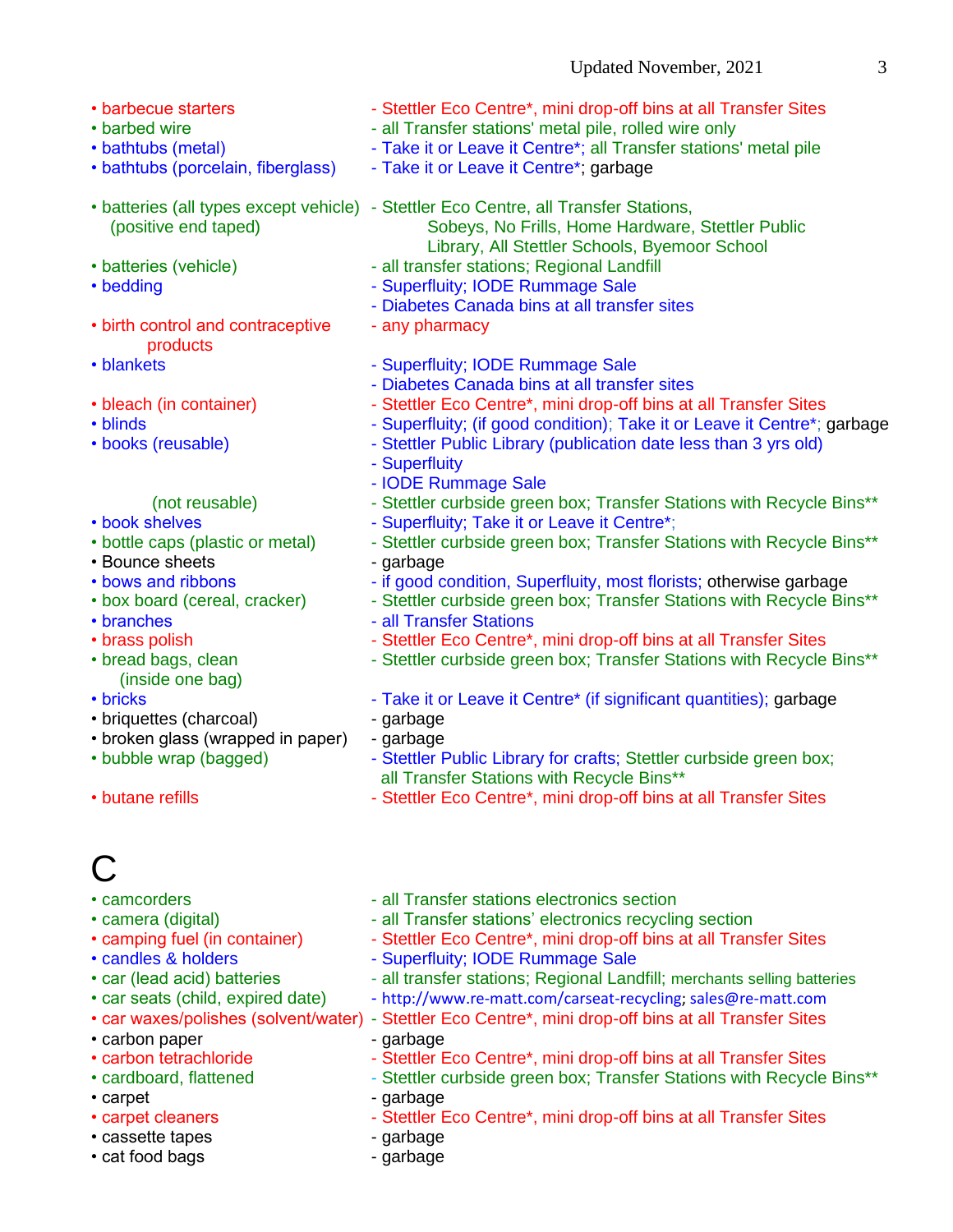- cat litter, bagged garbage
- 
- 
- 
- 
- cell phones (for re-use) Superfluity
- 
- 
- 
- 
- 
- charcoal briquettes garbage
- 
- cheese slice wrapper garbage
- 
- 
- 
- 
- 
- cleaning wipes qarbage
- 
- 
- 
- 
- 
- 
- 
- 
- 
- 
- coin rolls (paper or plastic) Superfluity
- 
- 
- 
- hard drives, accessories
- 
- 
- 
- contact lenses example the set of garbage
- cooking oil (in container) garbage
- 
- 
- cosmetic containers qarbage
- 
- catalogues Stettler curbside green box; Transfer Stations with Recycle Bins\*\*
- caulking tubes Stettler Eco Centre\*, mini drop-off bins at all Transfer Sites
- CDs and DVDs (for re-use) Superfluity, IODE Rummage Sale
	- (for recycling) Best Buy, Future
- CD and DVD players all Transfer stations' electronics section
	-
- cell phones (for recycling) all Transfer stations' electronics section
	- Bondo Communications
- ceramics and dishes Superfluity; IODE Rummage Sale
- ceramic plant pots **contains a superfluity**; most florists
- cereal and other food boxes Stettler curbside green box; Transfer Stations with Recycle Bins\*\*
- cereal plastic liner (in plastic bag) Stettler curbside green box; Transfer Stations with Recycle Bins\*\*
	-
- chargers  **all Transfer Stations' electronics section** 
	-
- children's items Superfluity; Facebook group: "Stettler Parents Buy/Sell/Trade
	- IODE Rummage Sale
- cigarette butts send for recycling to:
	- <http://www.terracycle.ca/en-CA/brigades/cigarette-waste-brigade>
- cigarette lighter (empty) Stettler Eco Centre\*, mini drop-off bins at all Transfer Sites
- clay pots **contains a container and container of Superfluity**; most florists
- cleaners (oven, toilet, drain) Stettler Eco Centre\*, mini drop-off bins at all Transfer Sites
	-
- clocks (electric)  $-$  all Transfer stations' electronics recycling section
- clothing (reusable) The Superfluity, IODE Rummage Sale
	- Facebook group: "Stettler Ladies' & Men's Clothing"
	- Diabetes Canada bins at all transfer sites
- clothing (not reusable) use for rags instead of using paper towel
	- clean cotton garments for rags to Superfluity
	- Diabetes Canada bins at all transfer sites
- coat hangers metal or wire local dry cleaners; all Transfer stations' metal pile
- coat hangers plastic Superfluity; Stettler curbside green box; Transfer Stations with Recycle Bins\*\*
- coffee cups (reusable) Superfluity, IODE Rummage Sale
- coffee filters (disposable paper) Stettler curbside green box; Transfer Stations with Recycle Bins\*\*
- coffee filters, grounds personal Backyard Compost Bin
- coffee makers (that work) Superfluity, IODE Rummage Sale
	- (don't work) all Transfer stations' electronics recycling section
- coffee tables  **Superfluity: Take it or Leave it Centre** 
	-
- coloured paper The Stettler curbside green box; Transfer Stations with Recycle Bins\*\*
- commercial Toxic Waste Contact EnviroSORT Inc. (403-342-7823)
- compact fluorescent light bulbs Stettler Eco Centre\*, mini drop-off bins at all Transfer Sites
- computer monitors, keyboards, all Transfer Stations electronics section
- computer speakers all Transfer stations' electronics section
- concrete  $\blacksquare$  contact Town of Stettler office for recycling at Town concrete pile
- contact cement Stettler Eco Centre\*, mini drop-off bins at all Transfer Sites
	-
	-
- cords, chargers all Transfer stations' electronics section
- corrugated cardboard, flattened Stettler curbside green box; Transfer Stations with Recycle Bins\*\*
	-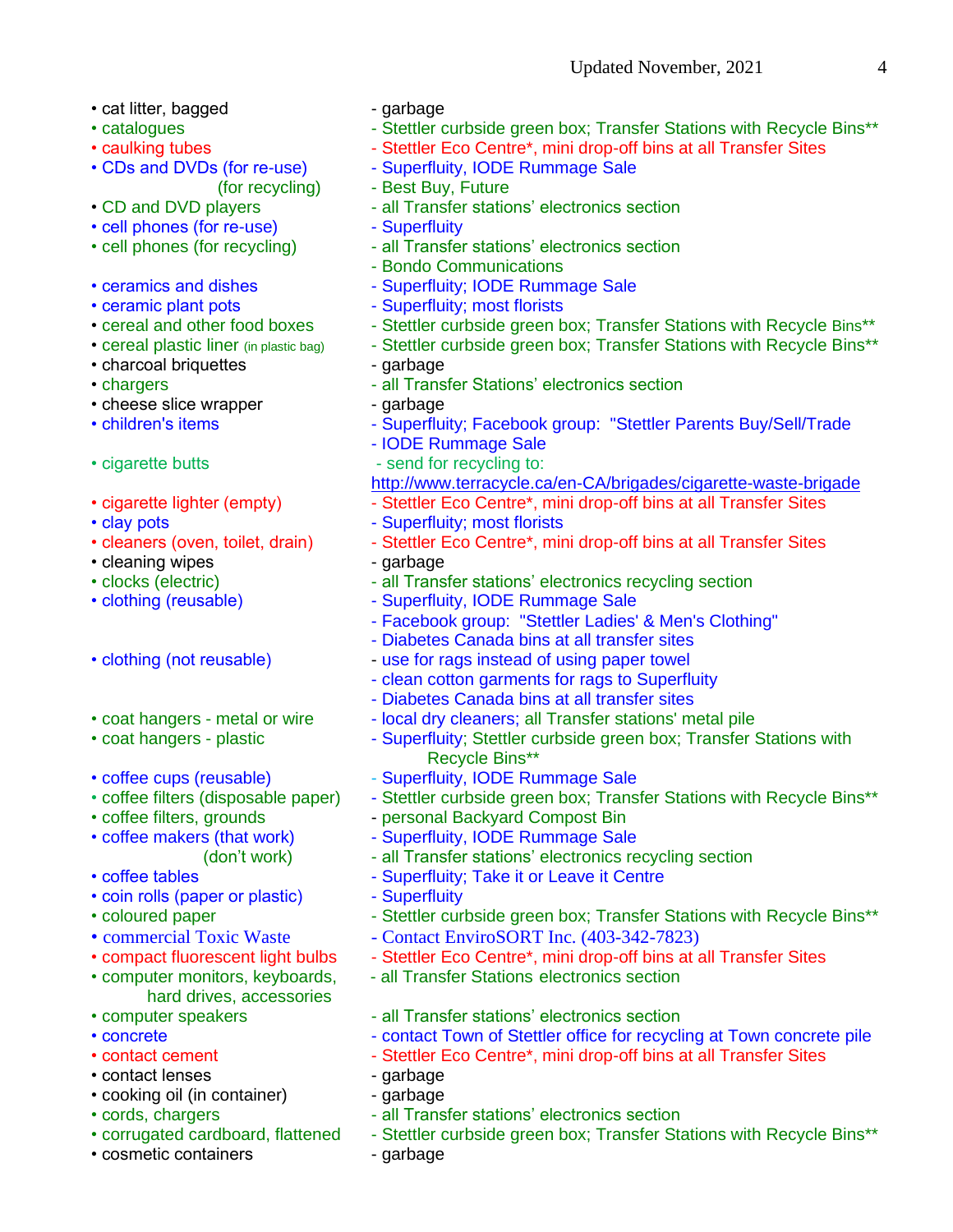- cotton balls (soiled) garbage
- 
- 
- 
- 

# $\Box$

- 
- dental floss contains the contract of the darbage of the data of the contract of the data of the data of the data of the data of the data of the data of the data of the data of the data of the data of the data of the dat
- 
- 
- diapers and wipes **come contains the container** garbage
- 
- 
- dog food bags extended by the state of garbage
- 
- 
- 
- 
- 
- dryer sheets garbage
- drywall expression of the contract of the garbage of the contract of the garbage of the garbage of the contract of the garbage of the garbage of the contract of the garbage of the garbage of the garbage of the garbage of
- duct tape  $\overline{\phantom{a}}$  garbage
- 
- 
- 

### E

- 
- 
- 
- 
- 
- 
- 
- 
- 
- 
- eye glasses, sunglasses local opticians
- 
- craft supplies Stettler Public Library
- crayons **Calcular Crack Constructs** Stettler Public Library for crafts, Superfluity, IODE Rummage Sale
- curling iron (if works)  **Superfluity, IODE Rummage Sale** 
	- (doesn't work) all Transfer Stations electronics recycling section
- curtains (fabric) **Canada bins at all transfer sites** Diabetes Canada bins at all transfer sites
- degreasers (petroleum-based) Stettler Eco Centre\*, mini drop-off bins at all Transfer Sites
- detergents Stettler Eco Centre\*, mini drop-off bins at all Transfer Sites
- detergent boxes (rinsed,flattened) Stettler curbside green box; Transfer Stations with Recycle Bins\*\*
	-
- dishes  **Superfluity**; IODE Rummage Sale
- disinfectants Stettler Eco Centre\*, mini drop-off bins at all Transfer Sites
	-
- doors **come in the U.S. Come is the Take it or Leave it Centre\*** (if good); garbage
- drain cleaners Stettler Eco Centre\*, mini drop-off bins at all Transfer Sites
- drapes **contains the Community** Superfluity; IODE Rummage Sale
	- Diabetes Canada bins at all transfer sites
- drill (electric) **and Transfer stations' electronics recycling section**
- dry cleaning bags (in plastic bag) Stettler curbside green box; Transfer Stations with Recycle Bins\*\*
	-
	-
	-
- DVDs (for re-use) Superfluity; Stettler Public Library,
	- (for recycling)  **Best Buy, Future Shop**
- DVD and CD players all Transfer stations' electronics section
- egg cartons, paper or plastic Stettler Public Library for crafts; Stettler curbside green box; Transfer Stations with Recycle Bins\*\*
- egg cartons, styrofoam Stettler Public Library for crafts
- elastic bands  **Stettler Public Library for crafts**
- electric cords, chargers all Transfer Stations electronic section
- electric mixers (if work) Superfluity; IODE Rummage Sale
	- (if don't work) all Transfer stations' electronics recycling section
- electronics **Contains 1998** all Transfer Stations electronic section
- encyclopedias  **Stettler curbside green box**; Transfer Stations with Recycle Bins\*\*
- \* envelopes (with/without window) Stettler curbside green box; Transfer Stations with Recycle Bins\*\*
- explosives **COLLECTIVE CONTACT FIND F** contact RCMP
	-

# F

- 
- 
- facial tissue garbage
- 
- fabric **Fabric 1998** clean cotton fabric to Superfluity for rags; your own rags instead of paper towel
- fabric softeners Stettler Eco Centre\*, mini drop-off bins at all Transfer Sites
	-
- fans **Fans** all Transfer stations' electronics recycling section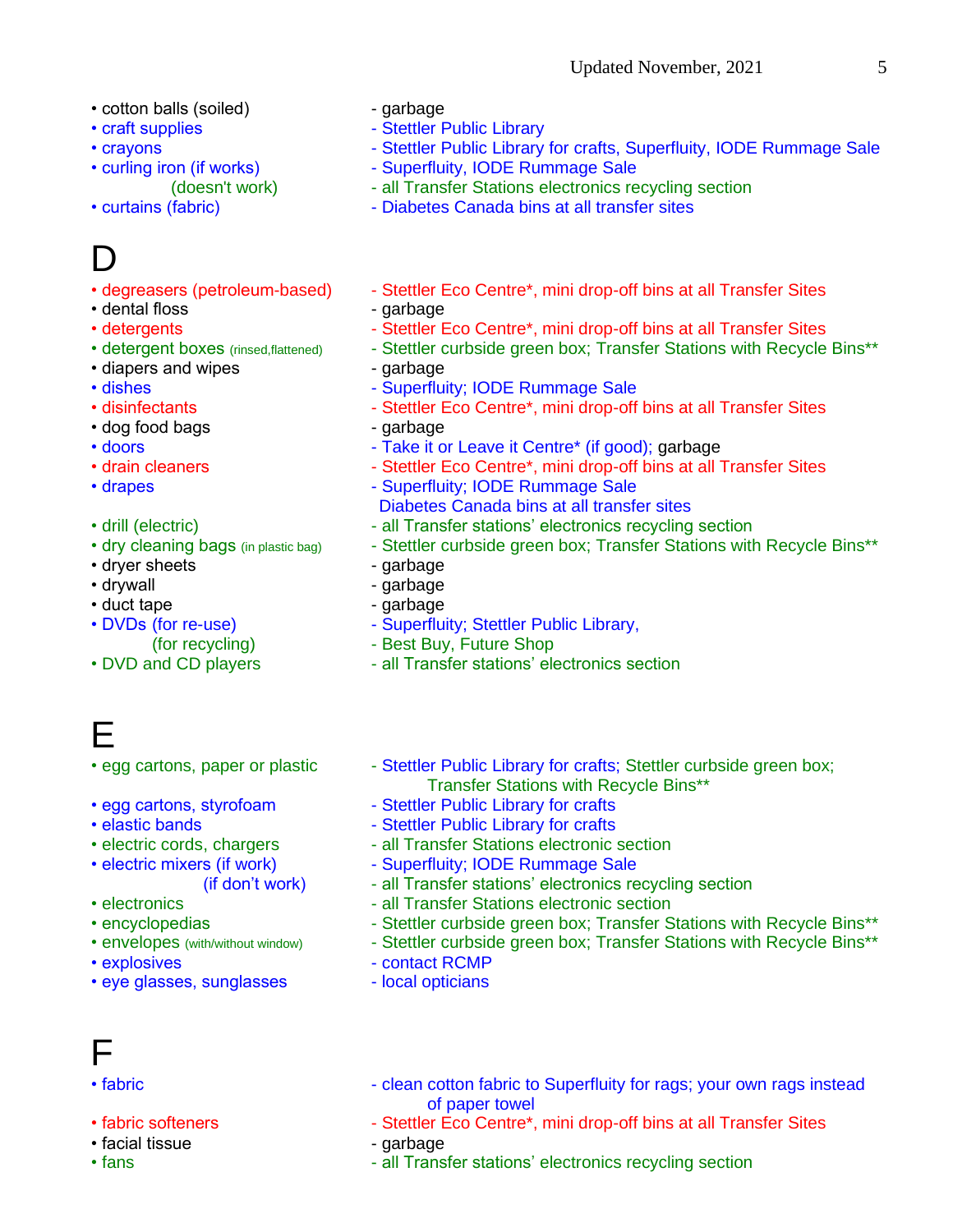- 
- fast food containers (styrofoam) garbage
- 
- 
- feminine hygiene items garbage
- fiberglass insulation garbage
- film negatives garbage
- filters (eq. Brita water filter) garbage
- 
- flooring (significant quantities) Take it or Leave it Centre\*
- flour bags contract to the garbage of the garbage of the garbage of the garbage of the garbage of the garbage
- 
- 
- - broken (bagged) garbage
- 
- 
- 
- foil gift wrap paper Superfluity
- foil wrappers garbage
- 
- food that contains meat qarbage
- 
- frozen juice cans garbage
- 
- 
- containers (clam shells)
- 
- 
- furnace filters garbage
- 
- 
- 
- l -i
- (cleaned)
- 
- glass (broken) wrapped in garbage
- newspaper, taped
- 
- glasses (eye, sunglasses) local opticians
- glasses (eyeglass cases) Superfluity
- 
- 
- 
- fast food containers (paper/cardboard) Stettler curbside green box; Transfer Stations with Recycle Bins\*\*
	-
- fax machines  $\cdot$  all Transfer stations' electronics section
- felt markers **Face Community Community** Sobey's, Sean's No Frills, Stettler Public Library, Town Office, County Office, all Stettler and County schools, Stettler Adult Learning Centre
	-
	-
	-
	-
- floor wax strippers Stettler Eco Centre\*, mini drop-off bins at all Transfer Sites
	-
	-
- flowers (artificial)  $\blacksquare$  Superfluity; most florists
- flower pots, baskets most florists, Superfluity, IODE Rummage Sale
- fluorescent tubes (unbroken) Stettler Eco Centre\*, mini drop-off bins at all Transfer Sites
	-
- flyer inserts **All and Stephen Communist Communist Communist Communist Communist Communist Communist Communist Communist Communist Communist Communist Communist Communist Communist Communist Communist Communist Communist**
- foam extended a garbage garbage
- foam underlay external resolution Stettler Transfer Station Mattress recycling bin
	-
	-
- food scraps (except meats) your personal backyard compost bin
	-
- freezer paper The Stettler curbside green box; Transfer Stations with Recycle Bins\*\*
	-
- frozen vegetable bags Stettler curbside green box; Transfer Stations with Recycle Bins\*\*
- fruit **Fruit Contract Contract Animal Society (for animal feed)** Contact via Facebook
- fruit and bakery plastic Stettler curbside green box; Transfer Stations with Recycle Bins\*\*
- frying pans **Frying pans** Superfluity; IODE Rummage Sale
- fungicides (in container) Stettler Eco Centre\*, mini drop-off bins at all Transfer Sites
	-
- furnaces all Transfer Stations' metal pile
- furniture Take it or Leave it Centre\*, IODE Rummage Sale; Small items to Superfluity
- furniture polish, waxes Stettler Eco Centre\*, mini drop-off bins at all Transfer Sites
- garden containers/potting cups Stettler curbside green box; Transfer Stations with Recycle Bins\*\*
- gasline antifreeze (in container) Stettler Eco Centre\*, mini drop-off bins at all Transfer Sites
- gift wrapping (not foil) Stettler curbside green box; Transfer Stations with Recycle Bins\*\*
	-
- glass cleaners Stettler Eco Centre\*, mini drop-off bins at all Transfer Sites
- glass jars & bottles (clean) Superfluity; use for food containers
	-
	-
- glossy paper  **Stettler curbside green box**; Transfer Stations with Recycle Bins\*\*
- glues (solvent or water-based) Stettler Eco Centre\*, mini drop-off bins at all Transfer Sites
- grain bags (plastic)  $\blacksquare$  call County of Stettler office for pick-up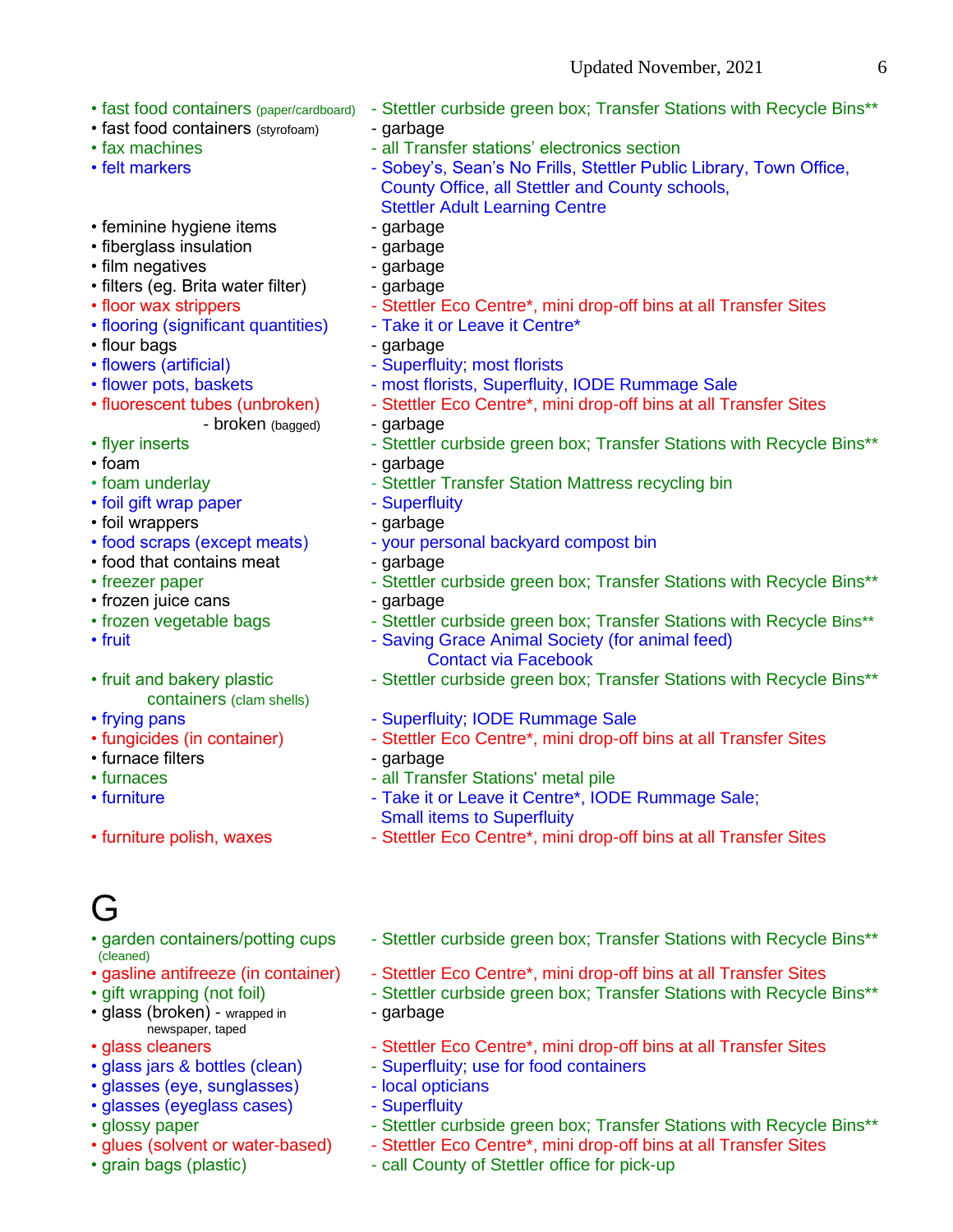- granola bar wrappers garbage
- 
- 
- greeting cards (unused) Superfluity<br>• greeting cards (used) Stettler cur
- 
- 
- 

# H

- 
- 
- 
- 
- 
- halogen light bulbs garbage
- 
- 
- 
- 
- 
- 
- 
- 
- 

# I

- 
- 
- incandescent light bulbs garbage
- 
- 
- 
- 

# J

- 
- juice box Tetra Paks Stettler Bottle Depot
- 

# K

- 
- 
- 
- 
- grass clippings Take to Stettler neighbourhood compost bins; all transfer stations
- grease  $-$  your local bulk fuel agent
	-
	- Stettler curbside green box; Transfer Stations with Recycle Bins\*\*
- grinder **Contract Contract Contract Contract Contract Contract Contract Contract Contract Contract Contract Contract Contract Contract Contract Contract Contract Contract Contract Contract Contract Contract Contract Cont**
- quitar (electric)  $\blacksquare$  all Transfer stations' electronics recycling section
- hair coloring  $\blacksquare$  Stettler Eco Centre\*, mini drop-off bins at all Transfer Sites
- hair dryer (if works) Superfluity; IODE Rummage Sale
	- (doesn't work) all Transfer stations' electronics recycling section
- hair perm solutions Stettler Eco Centre\*, mini drop-off bins at all Transfer Sites
- hairsprays (aerosol) Stettler Eco Centre\*, mini drop-off bins at all Transfer Sites
	-
- hangers metal or wire local dry cleaners, all Transfer stations' metal pile
- hangers plastic  **Superfluity**; Stettler curbside green box; Transfer Stations with Recycle Bins\*\*
- headphones all Transfer stations' electronics recycling section
- hearing aids  **local hearing providers**
- heater (electric) all Transfer stations' electronics recycling section
- helmets garbage
- herbicide (in container) Stettler Eco Centre\*, mini drop-off bins at all Transfer Sites
- hockey sticks  $\cdot$  wooden to Stettler Transfer Site (give to operator for making furniture)
	- metal sticks to all Transfer stations' metal pile
- hot water tanks all Transfer Stations' metal pile
- ice cream cartons (rinsed) Stettler curbside green box; Transfer Stations with Recycle Bins\*\*
- ice cream pails (rinsed) Stettler curbside green box; Transfer Stations with Recycle Bins\*\*
	-
- ink cartridges The Stations' electronics recycling section
- insecticide & repellents Stettler Eco Centre\*, mini drop-off bins at all Transfer Sites
- insulation  **garbage**
- iron **Fig. 2018** Transfer stations' electronics recycling section
- jewelry **Communist Communist Communist Communist Communist Communist Communist Communist Communist Communist Communist Communist Communist Communist Communist Communist Communist Communist Communist Communist Communist C** 
	-
- junk mail **Interpretent Controller Stettler curbside green box**; Transfer Stations with Recycle Bins\*\*
- kerosene (in container) Stettler Eco Centre\*, mini drop-off bins at all Transfer Sites
- keyboard **Internal 2008** all Transfer stations' electronics recycling section
- kitchen ware  **Superfluity**; IODE Rummage Sale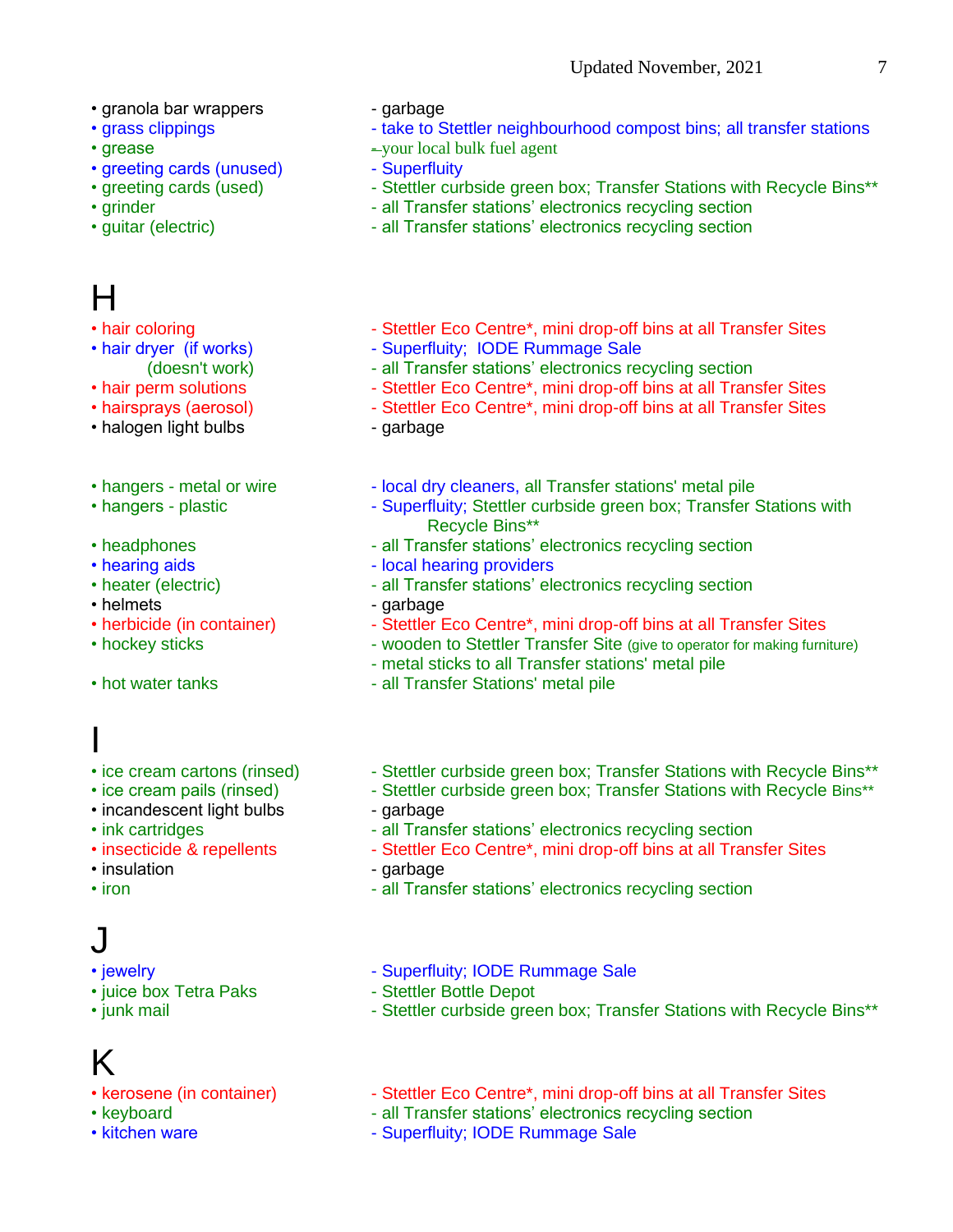L

- laminated paper products garbage
- 
- latex gloves extended by the company of the garbage of the state of the garbage of the garbage of the state of the garbage of the state of the garbage of the garbage of the state of the garbage of the garbage of the garb
- 
- 
- 
- lawn chairs (folding) Superfluity
- 
- 
- 
- 
- 
- 
- life jackets garbage
- light bulbs (halogen) garbage
- light bulbs (incandescent) garbage
- 
- 
- 
- 
- 

# M

- 
- 
- make-up, remover pads garbage
- 
- matchbooks garbage
- foam mattresses, foam underlay)
- meat trays & liners garbage
- medication (pills or liquid) your local pharmacy
- 
- 
- 
- 
- microwave popcorn bags garbage
- 
- 
- 
- milk jugs, plastic (rinsed/flattened) Stettler Bottle Depot
- 
- 
- 
- 
- 
- 
- 
- laser toners example all Transfer stations' electronics section
	-
- latex paint (in container) Stettler Eco Centre\*, mini drop-off bins at all Transfer Sites
- laundry detergent box (rinsed/flattened) Stettler curbside green box; Transfer Stations with Recycle Bins\*\*
- laundry stain removers Stettler Eco Centre\*, mini drop-off bins at all Transfer Sites
	-
- lawn furniture Take it or Leave it Centre\*, IODE Rummage Sale
- lawn chemicals & fertilizers Stettler Eco Centre\*, mini drop-off bins at all Transfer Sites
- leather example a garbage garbage
- leaves  **Stettler neighbourhood compost bins; all Transfer Stations**
- lids (metal)  $-$  all Transfer stations' metal pile
- lids (plastic)  **Stettler Public Library for crafts** 
	-
	-
	-
- light bulbs (fluorescent, CFL) Stettler Eco Centre\*, mini drop-off bins at all Transfer Sites
- lighter fluid **Communist Communist Communist Communist Communist Communist Communist Communist Communist Communist Communist Communist Communist Communist Communist Communist Communist Communist Communist Communist Commu**
- liquid cleaners Stettler Eco Centre\*, mini drop-off bins at all Transfer Sites
- lumber all Transfer Stations
- lye Stettler Eco Centre\*, mini drop-off bins at all Transfer Sites
- magazines  $\blacksquare$  Stettler curbside green box; Transfer Stations with Recycle Bins\*\*
- magnets  **Stettler Public Library for crafts** 
	-
- markers **Access 20 Times Access 20 Times 20 Sobey's, Sean's No Frills, Stettler Public Library, Town Office,** County Office, all Stettler and County schools,
	- Stettler Adult Learning Centre
	-
- mattresses (includes box springs, Facturer Transfer Site Mattress Recycling bin
	-
	-
- medicine bottles, plastic (clean) Stettler curbside green box; Transfer Stations with Recycle Bins\*\*
- metal lids from food jars (rinsed) all Transfer stations' metal pile
- metal misc.  $\blacksquare$  all Transfer stations' metal pile
- microphone  **all Transfer stations' electronics recycling section** 
	-
- microwaves **All Transfer stations' electronics section •** all Transfer stations' electronics section
- mildew removers Stettler Eco Centre\*, mini drop-off bins at all Transfer Sites
- milk cartons  **Stettler Bottle Depot** 
	-
- miter saw  **all Transfer stations' electronics recycling section**
- modem  $\blacksquare$  all Transfer stations' electronics recycling section
- mothballs **Interpreter Acts** Stettler Eco Centre<sup>\*</sup>, mini drop-off bins at all Transfer Sites
- mouse poison  **Stettler Eco Centre\*, mini drop-off bins at all Transfer Sites**
- mud (hydrovac, drilling, etc.) Big Valley Waste Management Landfill 8 km West of Big Valley, Hwy 590
- muriatic acid  **Stettler Eco Centre\*, mini drop-off bins at all Transfer Sites**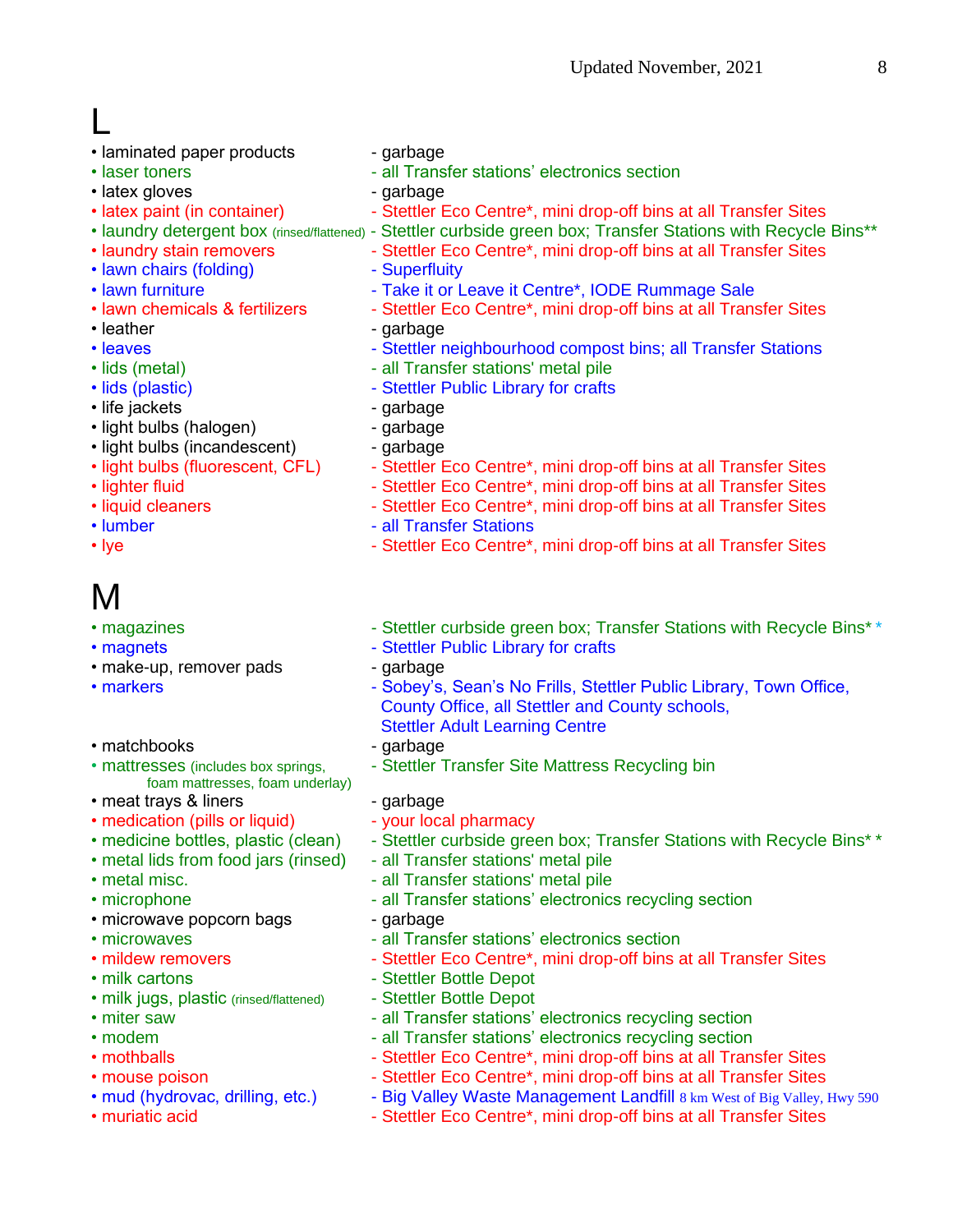# N

- nail gun  **all Transfer stations' electronics recycling section**
- nail polish and remover Stettler Eco Centre\*, mini drop-off bins at all Transfer Sites
- nails, screws, nuts, bolts etc. - all Transfer stations' metal pile
- needles (medical) Bovar Inc. (403-947-3354)
- newspaper Stettler curbside green box; Transfer Stations with Recycle Bins\*\*
- night tables  **Superfluity**; Take it or Leave it Centre
- nursery plant pots, plastic Stettler curbside green box; Transfer Stations with Recycle Bins\*\*

# O

- 
- 
- 
- oil filters and containers all Transfer stations, Regional Landfill
- oil (motor)  **UFA Stettler** 
	- -Foesiers Heavy Duty Service (Tower Road: 5802-57 Street) - or direct farm pickup from registered processors listed on:
	- <https://www.albertarecycling.ca/processors/registered-used-oil-processors/>
- ointment tubes Stettler Eco Centre\*, mini drop-off bins at all Transfer Sites
- onion or orange bag (cloth or string) use as a produce bag at grocery store; garbage
- oven cleaners  **Stettler Eco Centre\*, mini drop-off bins at all Transfer Sites**

# P

- 
- paint brushes garbage
- 
- 
- 
- painters tape garbage
- 
- 
- 
- 
- 
- paper products laminated garbage
- paper products (soiled) garbage
- 
- 
- 
- 
- pet food bags extended by a garbage of the set of the set of the set of the set of the set of the set of the set of the set of the set of the set of the set of the set of the set of the set of the set of the set of the s
- pet waste in plastic bags garbage
- 
- 
- 
- 
- 
- 
- 
- 
- 
- pagers  **all Transfer stations' electronics section** 
	-
- paint cans (empty or full) Stettler Eco Centre\*, mini drop-off bins at all Transfer Sites
- paints (oil or water-based) Stettler Eco Centre\*, mini drop-off bins at all Transfer Sites
- paint thinners/strippers Stettler Eco Centre\*, mini drop-off bins at all Transfer Sites
	-
- paper bags The Stettler curbside green box; Transfer Stations with Recycle Bins\*\*
- paper clips **compared 10 and 10 and 10 and 10 and 10 and 10 and 10 and 10 and 10 and 10 and 10 and 10 and 10 and 10 and 10 and 10 and 10 and 10 and 10 and 10 and 10 and 10 and 10 and 10 and 10 and 10 and 10 and 10 and 10**
- paper egg cartons Stettler curbside green box; Transfer Stations with Recycle Bins\*\* Stettler Public Library for crafts
- paper plates, cups, napkins (clean) Stettler curbside green box; Transfer Stations with Recycle Bins\*\*
- paper products  **Stettler curbside green box; Transfer Stations with Recycle Bins\*\*** 
	-
	-
- paper, shredded (in bag) Stettler curbside green box; Transfer Stations with Recycle Bins\*\*
- parchment paper The Stettler curbside green box; Transfer Stations with Recycle Bins\*\*
- pens & mechanical pencils Sobey's, Sean's No Frills, Stettler Public Library, Town Office, County Office, all Stettler and County schools,
- Stettler Adult Learning Centre<br>
 pesticides (in container) The Stettler Eco Centre\*, mini drop - Stettler Eco Centre\*, mini drop-off bins at all Transfer Sites
	-
	-
- phones (all types)  $\overline{\phantom{a}}$  all Transfer stations' electronics section
- phone books Stettler curbside green box; Transfer Stations with Recycle Bins\* \*
- photocopiers  **all Transfer stations' electronics section** all Transfer stations' electronics section
- photos extended a garbage garbage
- photographic chemicals Stettler Eco Centre\*, mini drop-off bins at all Transfer Sites
- picture frames The Superfluity; IODE Rummage Sale; Take it or Leave it Centre
- pill bottle, plastic (clean) Stettler curbside green box; Transfer Stations with Recycle Bins\*\*
- pillows **Canada bins at all Transfer Stations** Superfluity; Diabetes Canada bins at all Transfer Stations
- pills (medicine)  $-$  your local pharmacy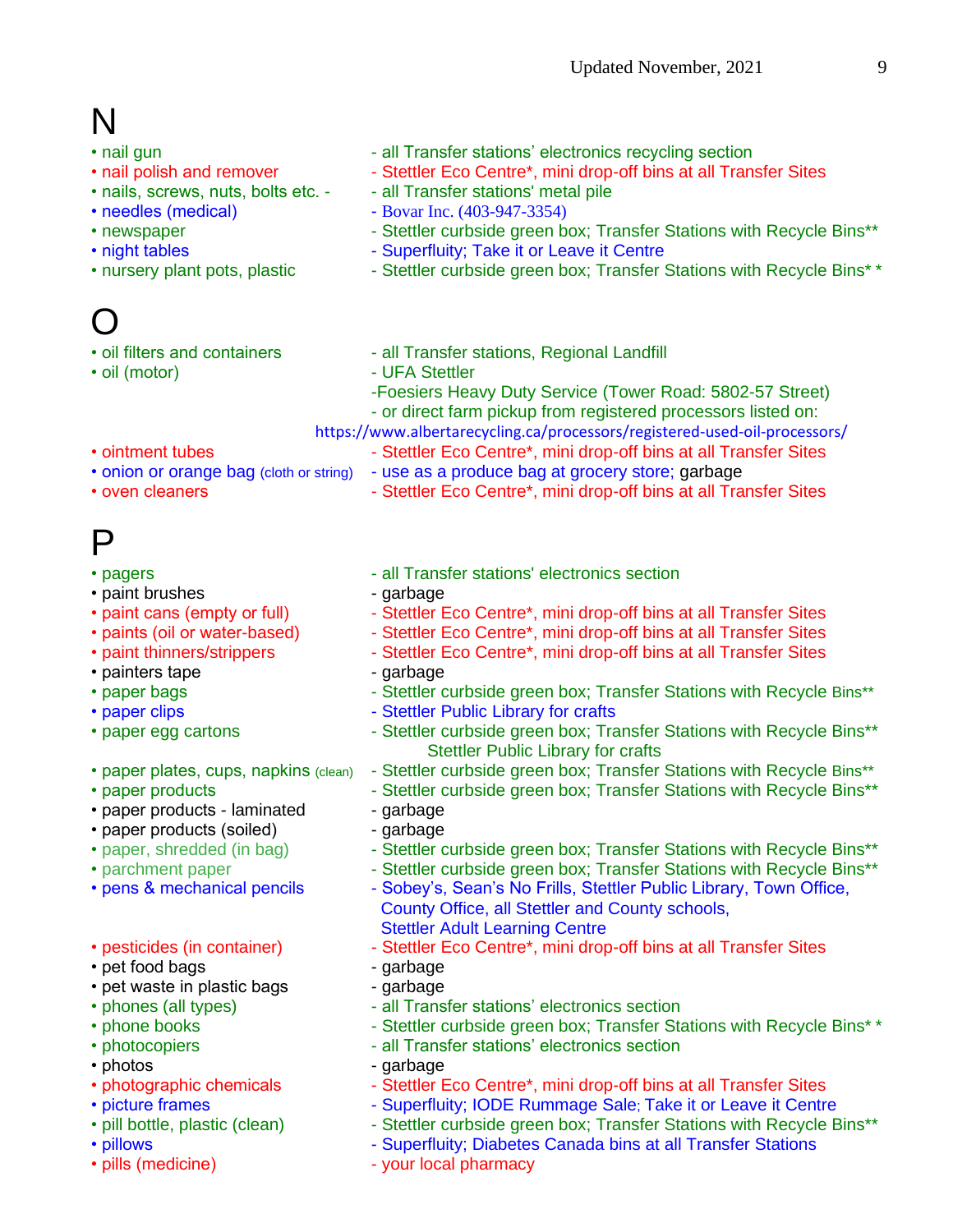• pizza boxes **- Stettler curbside green box; Transfer Stations with Recycle Bins\*\*** • plant containers paper/plastic (clean) - Stettler curbside green box; Transfer Stations with Recycle Bins\*\* • plant materials **and Contact Contact Contact Area** - all Transfer Stations • plant pots, vases - Superfluity; most local florists • plastic bags from food products or grocery bags (clean, inside a plastic bag, No Ziplocs bags) - Stettler curbside green box; Transfer Stations with Recycle Bins\*\* • plastic bottles (rinsed) - Stettler curbside green box; Transfer Stations with Recycle Bins\*\* • plastic clam shell containers - Stettler curbside green box; Transfer Stations with Recycle Bins\*\* • plastic containers (food, shampoo, etc.) - Stettler curbside green box; Transfer Stations with Recycle Bins\*\* rinsed • plastic film or wrap - qarbage • plastic lids (min.size: palm of hand) - Stettler curbside green box; Transfer Stations with Recycle Bins\*\* • plastic milk jugs (rinsed) - Stettler Bottle Depot • plastic straws (clean) - Stettler curbside green box; Transfer Stations with Recycle Bins\*\* • plastic utensils (clean) - Stettler curbside green box; Transfer Stations with Recycle Bins\*\* • plastics #1 to #7 (clean) - Stettler curbside green box; Transfer Stations with Recycle Bins\*\* • plexi glass - garbage • pop bottles (plastic) - Stettler Bottle Depot • post-it notes **- Stettler curbside green box; Transfer Stations with Recycle Bins\*\*** • potato chip bags contract the garbage of the garbage • pots and pans (good condition) - Superfluity; IODE Rummage Sale (not reusable) - all Transfer stations' metal pile • power tools **contained a station in the section** - all Transfer stations' electronics recycling section • printers • all Transfer stations' electronics • printer ink cartridges - all Transfer stations' electronics • propane gas cylinders (re-usable) - Bagshaw Electric, 6128 – 50 Ave., Stettler (disposable) - Stettler Eco Centre\*, mini drop-off bins at all Transfer Sites • projectors **COV** - all Transfer stations' electronics section • putty **Interpreter and Transfer Stettler Eco Centre**\*, mini drop-off bins at all Transfer Sites • PVC pipe  $-$  garbage

# Q

• Q-tips - garbage

# R

- 
- 
- 
- rags (clean, cotton only) Superfluity
- (positive end taped)
- records (LPs), if not scratched Superfluity scratched - garbage
- 
- 
- 
- 
- 
- rubber gloves garbage
- 
- 
- radiator flush  $\blacksquare$  Stettler Eco Centre\*, mini drop-off bins at all Transfer Sites
- radio (electric & satellite) all Transfer stations' electronics recycling section
- radioactive materials Contact Atomic Energy Control Board (403-292-5181)
	-
- rechargeable batteries Stettler Eco Centre\*, mini drop-off bins at all Transfer Sites
	-
	-
- resin (liquid) Stettler Eco Centre\*, mini drop-off bins at all Transfer Sites
- roofing tar  $\blacksquare$  Stettler Eco Centre\*, mini drop-off bins at all Transfer Sites
- rope garbage
- router  $\blacksquare$  all Transfer stations' electronics recycling section
- rubber bands  **Stettler Public Library for crafts** 
	-
- rubbing alcohol Stettler Eco Centre\*, mini drop-off bins at all Transfer Sites
- rust removers  **Stettler Eco Centre\*, mini drop-off bins at all Transfer Sites**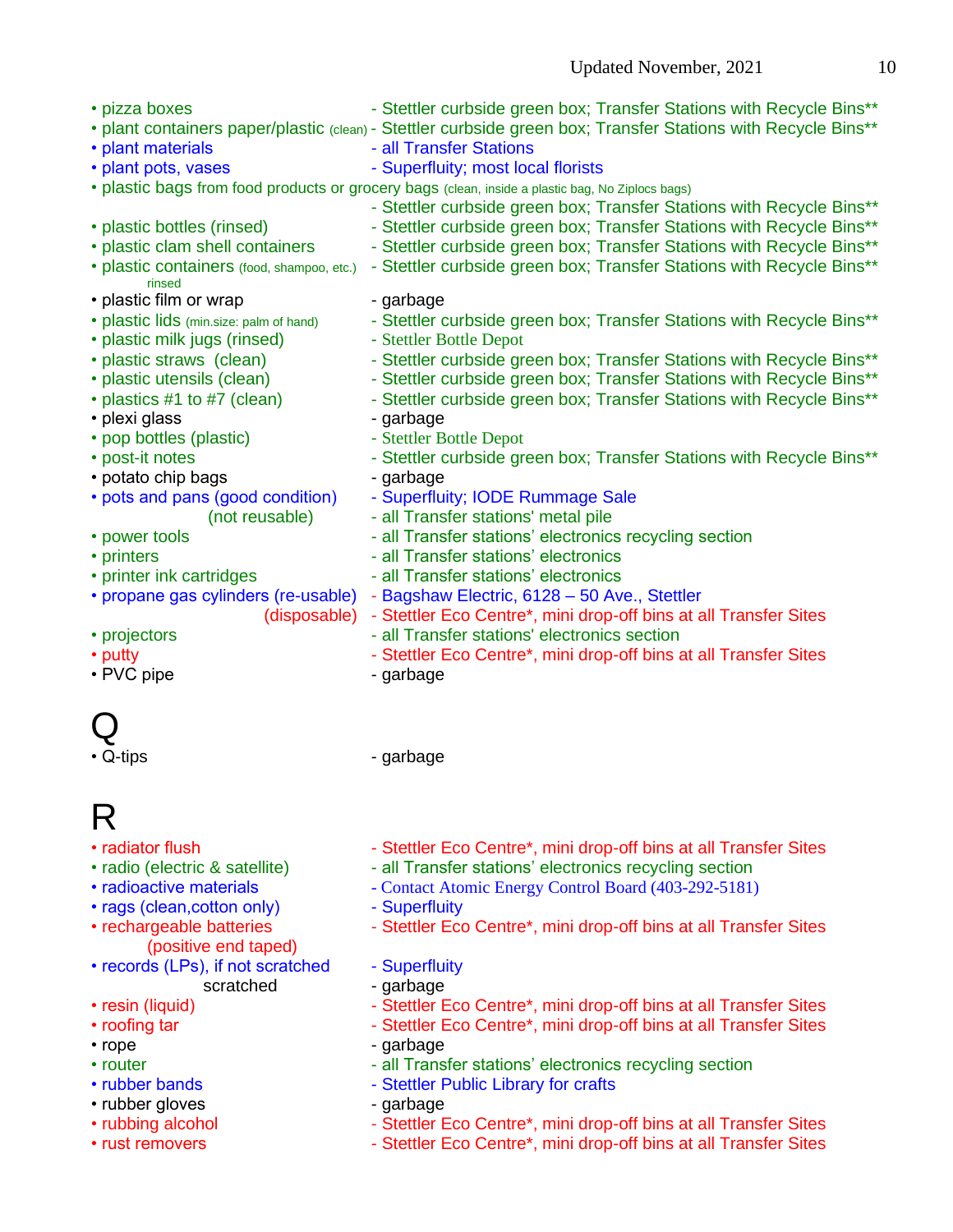# S

- sand paper garbage
- saran wrap  $\bullet$  garbage
- 
- sawdust and wood chips Regional Landfill
- 
- 
- 
- sewing machines (working or not) Caroline's Homespun Seasons
- 
- 
- sharps (razor blades, broken garbage glass wrapped in paper)
- 
- 
- 
- 
- 
- 
- 
- 
- 
- 
- skates (hockey, figure) The Brick, Superfluity
- 
- 
- 
- 
- 
- 
- lacquers
- SOS pads garbage
- 
- 
- 
- 
- 
- sports equipment (small) Superfluity
- 
- 
- steel wool example a garbage
- 
- 
- 
- strollers  **Superfluity**
- 
- 
- sand  **Regional Landfill** 
	-
	-
- satellite dish  $\bullet$  all Transfer stations' electronics recycling section
	-
- screws, nails, nuts, bolts etc. all Transfer Stations' metal pile
- sealants **Interpreter 19 and 19 and 19 and 19 sealants Figure 3.** Stettler Eco Centre<sup>\*</sup>, mini drop-off bins at all Transfer Sites
- septic tank degreaser Stettler Eco Centre\*, mini drop-off bins at all Transfer Sites
	-
- shampoo bottles (rinsed) Stettler curbside green box; Transfer Stations with Recycle Bins\*\*
- sharpener (electric)  $\blacksquare$  all Transfer stations' electronics recycling section
	-
- shaver  **all Transfer stations' electronics recycling section**
- shingles (usable)  $\bullet$  Significant amounts to Take it or Leave it Centre\*.
- shoe boxes Stettler curbside green box; Transfer Stations with Recycle Bins\*\*
- shoe polish Transfer Sites Stettler Eco Centre\*, mini drop-off bins at all Transfer Sites
- shoes (gently used) Sneakers Plus at Stettler Mall, Superfluity; IODE Rummage Sale
	- Diabetes Canada bins at all transfer sites
- shop vacuum  $\blacksquare$  all Transfer stations' electronics recycling section
- shredded paper (in plastic bag) Stettler curbside green box; Transfer Stations with Recycle Bins\*\*
- silver and brass polish Stettler Eco Centre\*, mini drop-off bins at all Transfer Sites
- sinks (metal)  $\blacksquare$  Take it or Leave it Centre\* (if usable condition); all Transfer stations' metal pile
- sinks (porcelain, fiberglass) Take it or Leave it Centre\* (if usable condition); garbage
	-
- skill saw  **all Transfer stations' electronics recycling section**
- small appliances (if work) Superfluity; IODE Rummage Sale
	- (if don't work) all Transfer Stations electronics recycling section
- smoke detectors example are sampled by example and smooth example to tiny amounts of radioactivity
- sod all Transfer Stations compost pile
- soil **and Transfer Stations compost pile**
- solar panels (small RV only) all Transfer stations' electronics recycling section
- solvents, turpentine, varnish, Fall Stettler Eco Centre\*, mini drop-off bins at all Transfer Sites
	-
- soup/vegetable cans (lid inside) Stettler curbside green box; Transfer Stations with Recycle Bins\*\*
- spa and pool chemicals Stettler Eco Centre\*, mini drop-off bins at all Transfer Sites
- speaker phone  $\blacksquare$  all Transfer stations' electronics recycling section
- speakers **Figure 2018** all Transfer stations' electronics recycling section
- sports equipment (large)  **Take it or Leave it Centre\*, IODE Rummage Sale** 
	-
- spot removers  **Stettler Eco Centre\*, mini drop-off bins at all Transfer Sites**
- static cling clothes spray Stettler Eco Centre\*, mini drop-off bins at all Transfer Sites
	-
- stereos Take it or Leave it Centre\*
- sticky notes  **Stettler curbside green box; Transfer Stations with Recycle Bins\*\***
- string extensive string and service string and service string and service string and service string
- stuffed animals **come contact of the Superfluity**; IODE Rummage Sale
	- Diabetes Canada bins at all transfer sites
- styrofoam egg cartons Stettler Public Library for crafts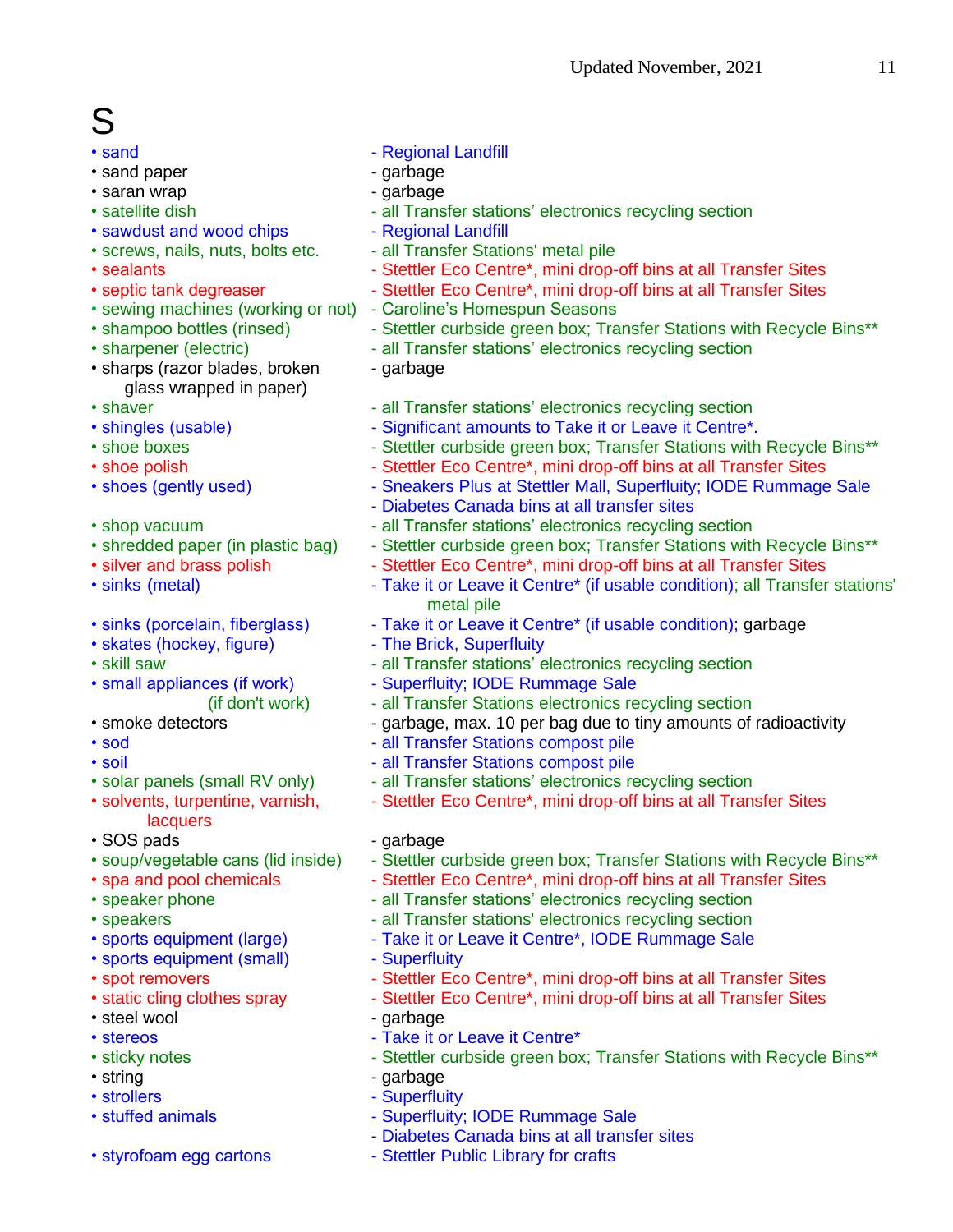- 
- styrofoam plates and cups garbage
- Swiffer dusters extended to the garbage
- 

# T

- 
- 
- 
- televisions (working, flat screens only) Take it or Leave it Centre\*
- 
- 
- tetra-pak (beverage) Stettler Bottle Depot
- 
- 
- 
- 
- 
- 
- tissue, soiled garbage
- -
- 
- 
- 
- toothbrushes garbage
- toothpaste tubes garbage
- 
- 
- 
- treated wood example a garbage
- 
- 
- 
- •Tupperware Superfluity
- 
- 
- 
- 
- styrofoam packaging  $\cdot$  garbage (or return to London Drugs if in packaging purchased there)
	-
	-
- swimming pool chemicals Stettler Eco Centre\*, mini drop-off bins at all Transfer Sites
- table saw  $\blacksquare$  all Transfer stations' electronics recycling section
- tape garbage
- telephones all Transfer stations' electronics section
	-
- televisions The Community of the all Transfer Stations electronics section
- terracotta plant pots Superfluity; most florists
	-
- thermometers (mercury) Stettler Eco Centre\*, mini drop-off bins at all Transfer Sites
- thermostats **CENT CHECO CENTER** Stettler Eco Centre<sup>\*</sup>, mini drop-off bins at all Transfer Sites
- tile grout **Interpretionally 1** Stettler Eco Centre<sup>\*</sup>, mini drop-off bins at all Transfer Sites
- tin can  **Stettler curbside green box**; Transfer Stations with Recycle Bins\*\*
- tires **Internal 2** all Transfer Stations tire section, Regional Landfill
- tissue boxes Stettler curbside green box; Transfer Stations with Recycle Bins\*\*
	-
- toasters (work) Superfluity (work); IODE Rummage Sale
	- (don't work) all Transfer stations' electronics recycling section
- toilet bowl cleaner Stettler Eco Centre\*, mini drop-off bins at all Transfer Sites
- toilets  **Take it or Leave it Centre\***; garbage
- toner cartridges all Transfer stations' electronics section
	-
	-
- towels **contact and the Superfluity**; IODE Rummage Sale
	- Diabetes Canada bins at all transfer sites
- toys (not broken) Fig. 2014 Superfluity; IODE Rummage Sale
	- (broken) garbage
- toys (electronic)  **all Transfer stations' electronics recycling section** 
	-
- tree stump remover Stettler Eco Centre\*, mini drop-off bins at all Transfer Sites • tree stumps - all Transfer Stations burn pile (except Botha)
- tub & tile cleaners Stettler Eco Centre\*, mini drop-off bins at all Transfer Sites
	-
- turpentine (in container) Stettler Eco Centre\*, mini drop-off bins at all Transfer Sites
- twigs **and Transfer Stations** all Transfer Stations
- twine garbage
- twist ties **contains the Step of Stettler Public Library for crafts**

# l I

- uninterruptible power supply (UPS) all Transfer stations' electronics section
- upholstery cleaners (water/solvent) Stettler Eco Centre\*, mini drop-off bins at all Transfer Sites
- utensils (if reusable)  $\overline{\phantom{a}}$  Superfluity; IODE Rummage Sale
	- (not reusable, metal) all Transfer stations' metal pile
- 
-